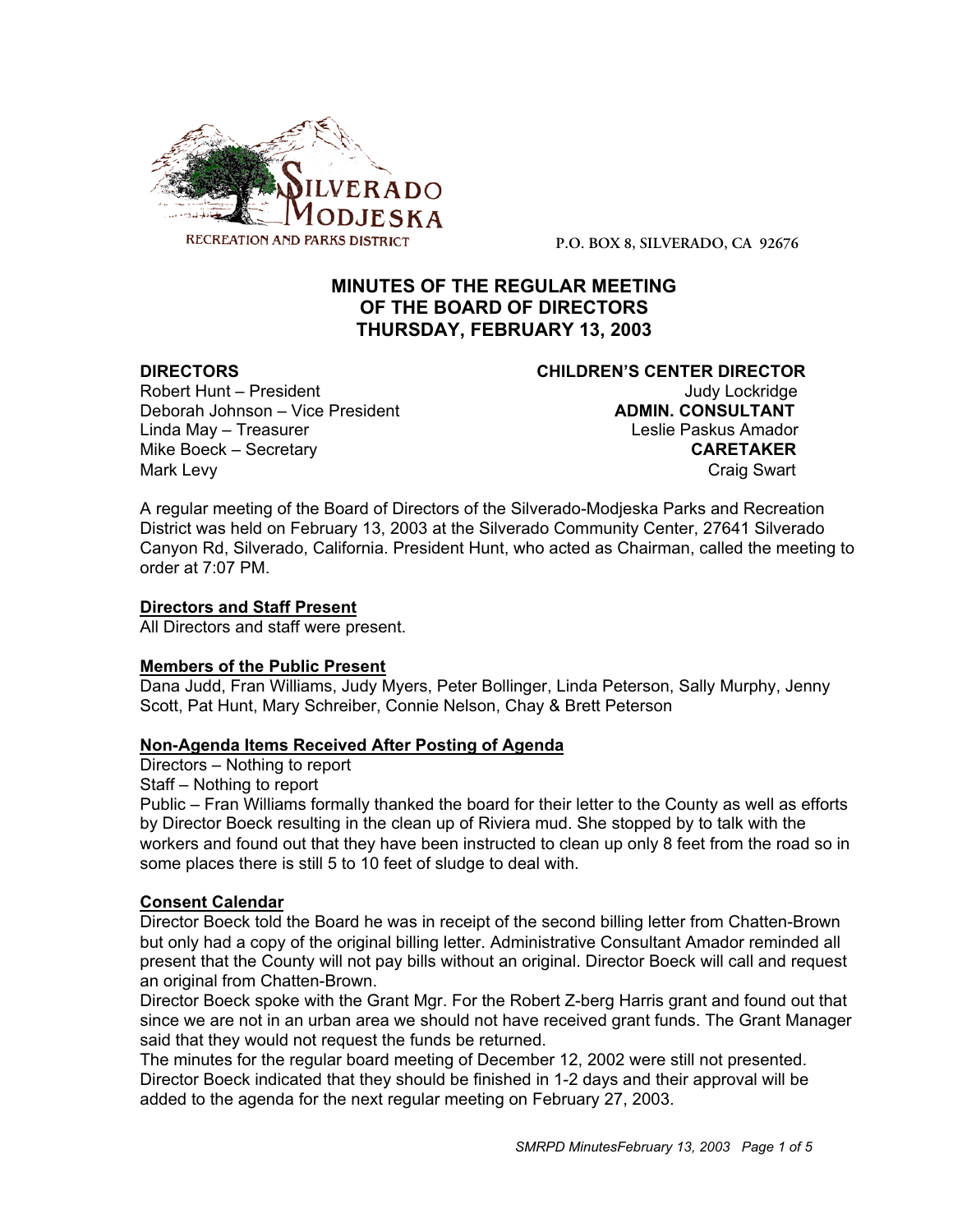Director Johnson made a motion that the Board accepts the draft minutes of January 23rd and correspondence, which was seconded by Director May and passed unanimously.

#### **Treasurer's Report**

At the request of Director May, the District Auditor, Rick Hale, came this evening to present an explanation of new GASBE rulings, which will affect the current accounting practices. GASBE 34 states that government entities should provide reporting in a manner similar to global businesses. There will be a 3-year phase in and we fall into the third year phase. In the past fixed assets were routinely expensed. In the future these fixed assets will have to be recorded on a balance sheet and depreciated over time. The Children's Center is already in compliance as they are an enterprise that has always kept track of fixed assets. There will be a restructuring of financial statements to include more verbiage so the Auditor will need the Board's help to develop this verbiage based on who the SMRPD is and what its goals are.

Director May requested that future reports show inter-fund transfers. A discussion of the loans made to the Silverado Children's Center ensued. The Auditor stated that in fact, tax funds could be used to subsidize an enterprise. Director Boeck indicated that he had been told that the acid test was whether mention is made in the original charter and voted on by taxpayers. The Auditor replied that this question was beyond his area of expertise and would require a legal opinion that he was not qualified to give.

Director Johnson stated that once we begin to receive grant monies they would need to be reported on a separate line item.

Director May presented transmittals for payment authorization. Director May made a motion that transmittal 02-03 for \$2168.45 be approved for payment, which was seconded by Director Johnson and passed unanimously. Director May made a motion that transmittal 02-03-02 for professional services in the amount of \$2649 be approved which was seconded by Director Levy and passed unanimously. Director May made a motion that transmittal 02-03-B for Director's pay in the amount of \$400 be approved which was seconded by Director Johnson and passed unanimously.

### **Silverado Children's Center Director's Report**

Children's Center Director Lockridge stated that the enrollment is moving up slowly. Thus far, she has received 10 inquiries as a result of the ad placed in OC Family, the banner at Peltzer Farms and the web site. There have been 4 new enrollees.

Director Johnson asked about the \$50 repayment plan. Children's Center Director Lockridge said one payment had been mailed to the PO Box recently and she presented another to Administrative Consultant Amador. Those checks are only showing up in the Bookkeeper's report as a transaction.

Concern expressed by parents attending the last Friends of the Children's Center meeting with Children's Center Director Lockridge and Director May were directed at the fact that the SMRPD budget did not include any monies for the Silverado Children's Center for shortfalls which resulted in a pointed mention in the Silverado Children's Center February newsletter. That article stated that the SMRPD would not support the Silverado Children's Center financially any longer. Director Hunt assured Children's Center Director Lockridge and the audience that the SMRPD has no plans to leave the Children's Center high and dry.

Director Johnson mentioned that the Board was in receipt of 250 surveys from the 900 sent and that a majority expressed concern about the derelict condition of the Community Centers as well as programs they would like to see offered to the community. Monies have not been spent on rehabilitation of the Community Center, which needs to start happening.

Director Hunt continues to try to make contact with the Facilities section of the OUSD with no success.

Sally Murphy stated that she has had a conversation with Joe Chaikin of Housing & Community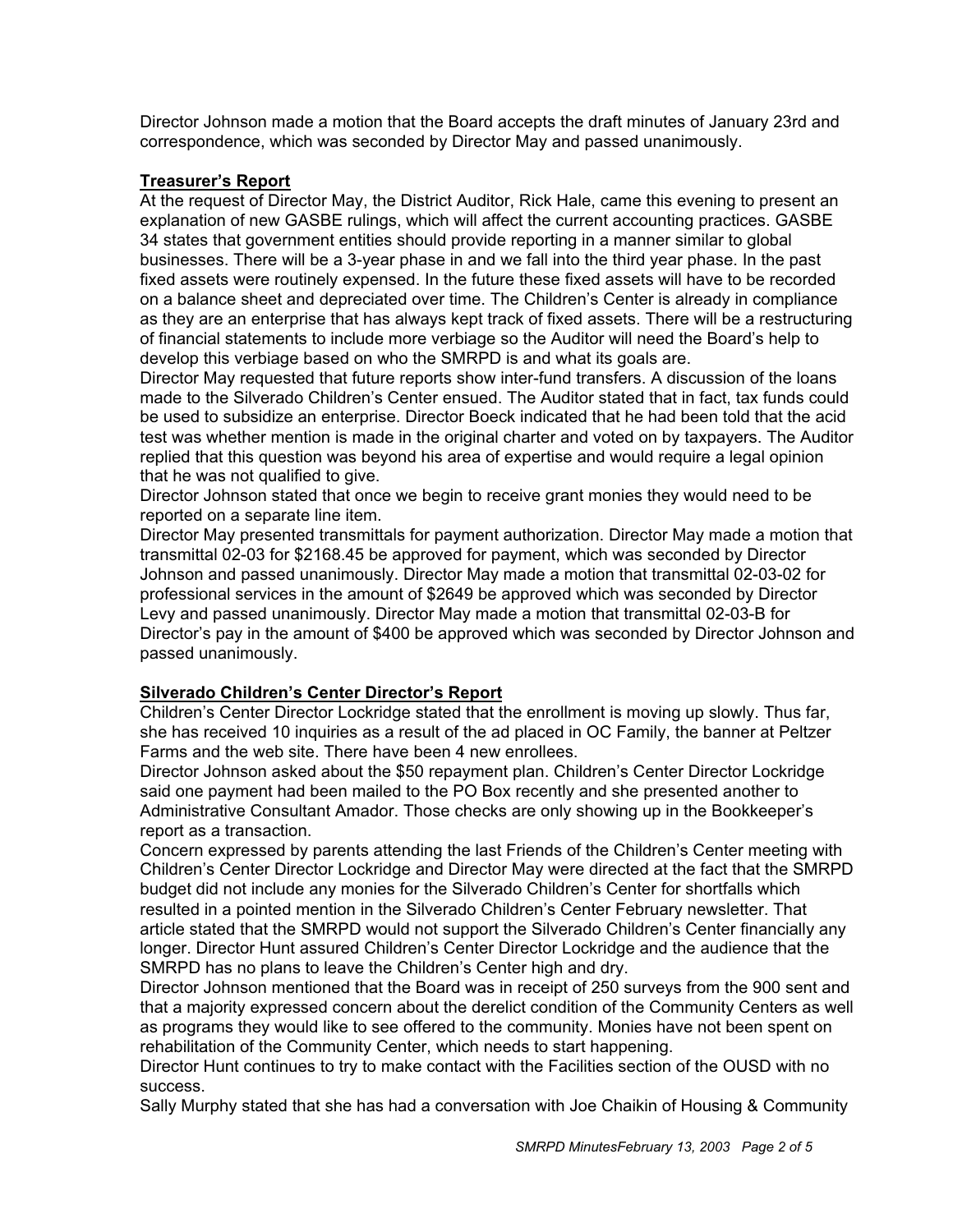Development. He told her that the SMRPD Board must write a letter asking what steps must be taken in order for a new entity to be formed. Joe said that theoretically these things can happen but the decision-maker is above him. The Housing & Community Development Manager and County Counsel are probable decision-makers. Director Johnson expressed concern that writing the requested letter to HCD at t his juncture is premature. Director Levy disagrees. Orange Unified School District and the Irvine Co. also need letters. OUSD has the right of first refusal to take over management of the Children's Center. Silverado Children's Center will send HCD a letter with their plans along with the SMRPD letter. Director Hunt stated that a letter should be sent that is a continuation of the ongoing fact-finding effort, and which thus presents the transfer as a hypothetical since there are too many details still missing to present it as a firm proposal. According to Joe Chaikin a critical question is whether the new entity should start as a 501C3 or begin life as a regular corporation while waiting for C3 approval from the IRS. Director Hunt recommended the Friends of the Silverado Children's Center spend the dollars necessary to become a corporation with status pending as a 501C3 with retroactive application. The next parent meeting is scheduled for February 25, 2003 at 7:30 PM.

This month's Bingo netted a \$235 profit. On May 31, 2003 there will be a Golf Tournament fundraiser.

Children's Center Director Lockridge expressed her continued concern about ignoring new safety rulings for their climbing structures. She knows they need to replace the sand, which has become too compacted, but she'd also like a playground specialist to visit and indicate what changes would bring them up to current standards. Director Levy explained that the new ruling has no teeth and no enforcement unless the State is willing to pony up the money to everyone that needs upgrades. Director Hunt reiterated this and stated that CAPRI is the only entity he believes we are obligated to satisfy. Administrative Consultant Paskus Amador to look for the letter from CAPRI that discusses what needs to be done to the climbing structures. Children's Center Director Lockridge informed the Board she had an appointment at 8:30 and

would be unable to attend the agendized closed session with the Board. Director Hunt agreed to reschedule the closed session to the next regular board meeting on February 27, 2003.

#### **Caretaker's Report**

Jessica attended for Craig and provided a January report of meetings held at the Community Center. She also reported concerns that when the AA meeting concludes they never turn the heat off. Director Boeck stated it would be quite easy to put on a timer. Director Hunt again stressed the importance of Craig and Jessica maintaining a log of how their time is spent. When Administrative Consultant Amador meets with Craig to revise the rental rates she will also work with Craig to develop a "To Do" task list with the frequency noted.

Landscaping Committee member, Fran Williams, indicated that one of the sprinklers was broken and she called to have it fixed. Also stated that Roger will take on another task in lieu of cutting grass every time they come. If the leaning tree turns out to be a real problem, they can cut it down. The Boy Scout Master in Silverado was contacted to discuss participation in our native plant demonstration garden but never returned the call. Ginny does have 2 Eagle Scout candidates to interview. If hired, responsibility would include acting as foreman for the project, fund-raising for native plant purchase and tracking volunteer labor. Ginny indicated that the Tree of Life Nursery would sell to us wholesale. The plot to be converted is 18x30 and will cost approximately \$250 to convert. There will be costs involved in changing from sprinkler heads to a drip system so Ginny and Fran will obtain a quote from Snyder & Assoc. There's a problem with one sprinkler needing to be moved or eliminated. Director Johnson made a motion that the Board authorizes installation of drip irrigation system and low-level sign lighting for the island area of Silverado Community Center, which was seconded by Director Boeck and passed unanimously. Upon completion of this project we need to do a special letter of thanks and perhaps a small ceremony.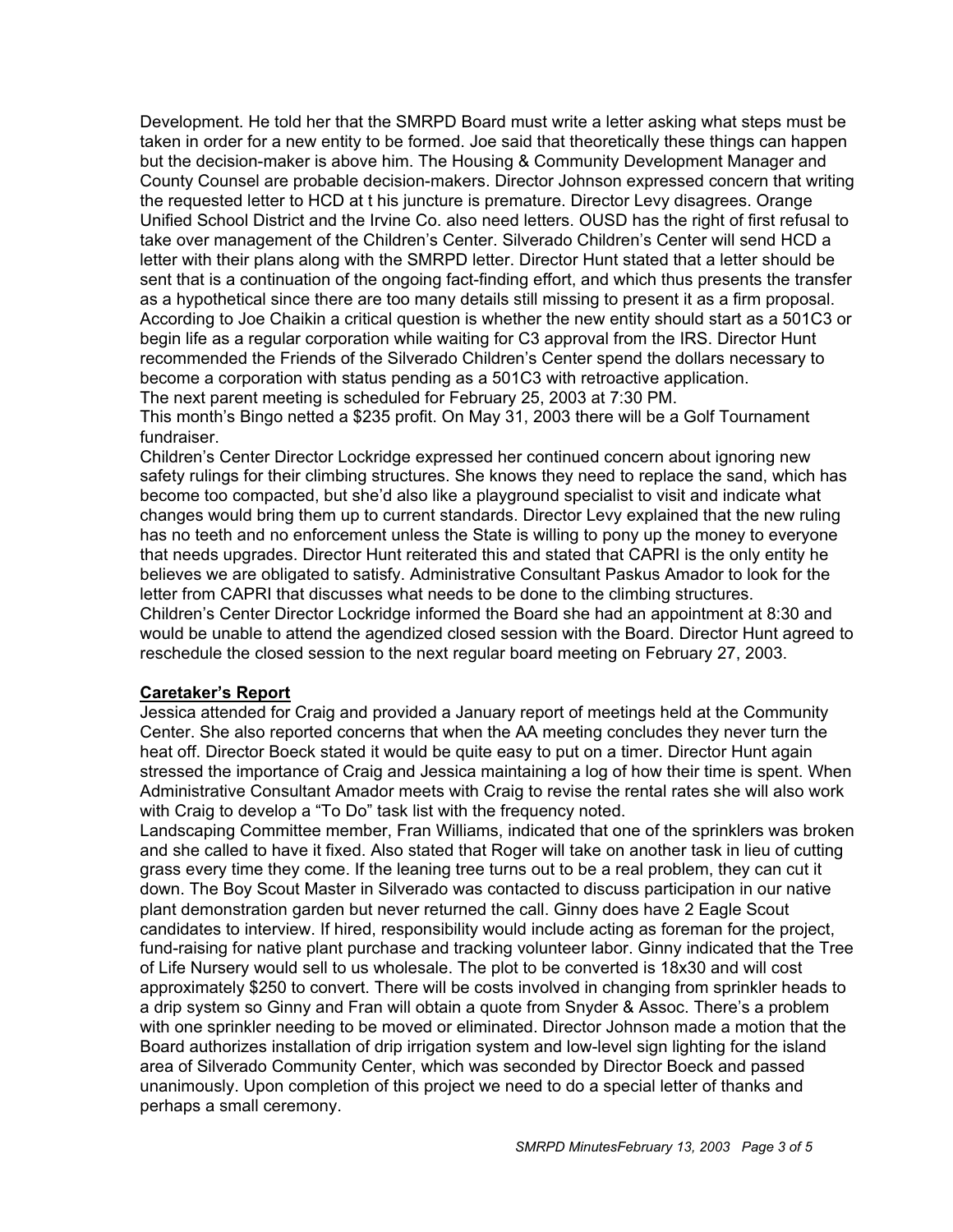Director Boeck made a motion that the meeting continues past the regular time of 9:30 PM, which was seconded by Director Johnson and passed 4 to 1 with Director May opposing.

#### **Other District Business**

OUSD was contacted regarding their position on the Silverado Children's Center. There is still no response.

Administrative Consultant Paskus Amador announced that we have finally received the second playground equipment proposal we've been waiting for and turned over both proposals to Fran Williams. Administrative Consultant Paskus Amador reviewed a number of house keeping items with the board including the necessity of board members turning in their completed Statement of Economic Interest Forms, copies of 2 letters referencing possible grant opportunities, a copy of a letter from the Auditor-Controller, County of Orange re: 2% assessment appeals case and copies of the completed questionnaire for CAPRI. She indicated that when she had spoken with the CAPRI administrator she was told to get the information in before Friday morning when the board met. Unfortunately, when CAPRI was contacted midday Thursday re: faxing the information she was informed that it was too late. The Board requested Administrative Consultant Paskus Amador follow up with CAPRI regarding this. Director Johnson indicated that the technology grant for laptops would be a waste of time, as we don't fit the criteria but to follow up on the Land and Water Conservation Grant.

Director Hunt spoke with the Riviera landowner regarding the SMRPD's conception of the Riviera. Director Hunt needs red pencil edits from the Board members ASAP. It appears that the Landowner is amenable to the recommended fees proposed by Dana Judd for rehab of the Riviera. Director Hunt indicated that the matching funds are contingent upon the Board preparing a positive response to the recreational and trails aspects of the development to be sent to the Planning Commission. He believes that if litigation occurs it will shoot down the matching funds. The Board needs to comment specifically on the recreation and trail aspects of the DEIR. Discussion ensued about the need to have a management agreement in place, a Memorandum of Understanding. The Board could ask the Landowner to post a bond, which is released when matching funds received. Director Johnson made a motion that a letter be written and delivered to the County Planning Commission by February 18, 2003 that is a formal submission of comments to DEIR No. 587 that supports the recreational and trail aspects of Marnell Carrao's plan contingent upon completion of a long term lease agreement between the County and the SMRPD for that portion of the 46 acres north of the creek commonly referred to as the "Riviera" and (trail language to be submitted by Dana Judd). This motion was seconded by Director May and passed 4 to 1 with Director Boeck opposing. Administrative Consultant Paskus Amador to draft this letter and e-mail to Director Johnson for comments and editing by Monday. Director May and Dana Judd will obtain draft language for a long-term lease from Kevin and forward to Director Boeck who will then forward to Chatten-Brown to draft prior to the next meeting of the Board. Dana Judd indicated that if we supplied the volunteer labor a trail could be done for approximately \$20,000. After much discussion it was determined that the Board needs two separate Memorandums of Understanding; one between the County and SMRPD for a long term lease agreement and one between the Landowner and SMRPD for funds to rehab the Riviera and create the trail.

Director Boeck made a motion to re-approve a previous board motion authorizing payment to Chatten-Brown and Assoc. for \$1,000 for legal services and to increase that amount by another \$200, which was seconded by Director Levy and passed unanimously. Director Boeck made a motion to authorize an added \$800 payment to Chatten-Brown & Assoc. to continue working on the Silverado Canyon Estates project, which was seconded by Director Johnson and passed unanimously.